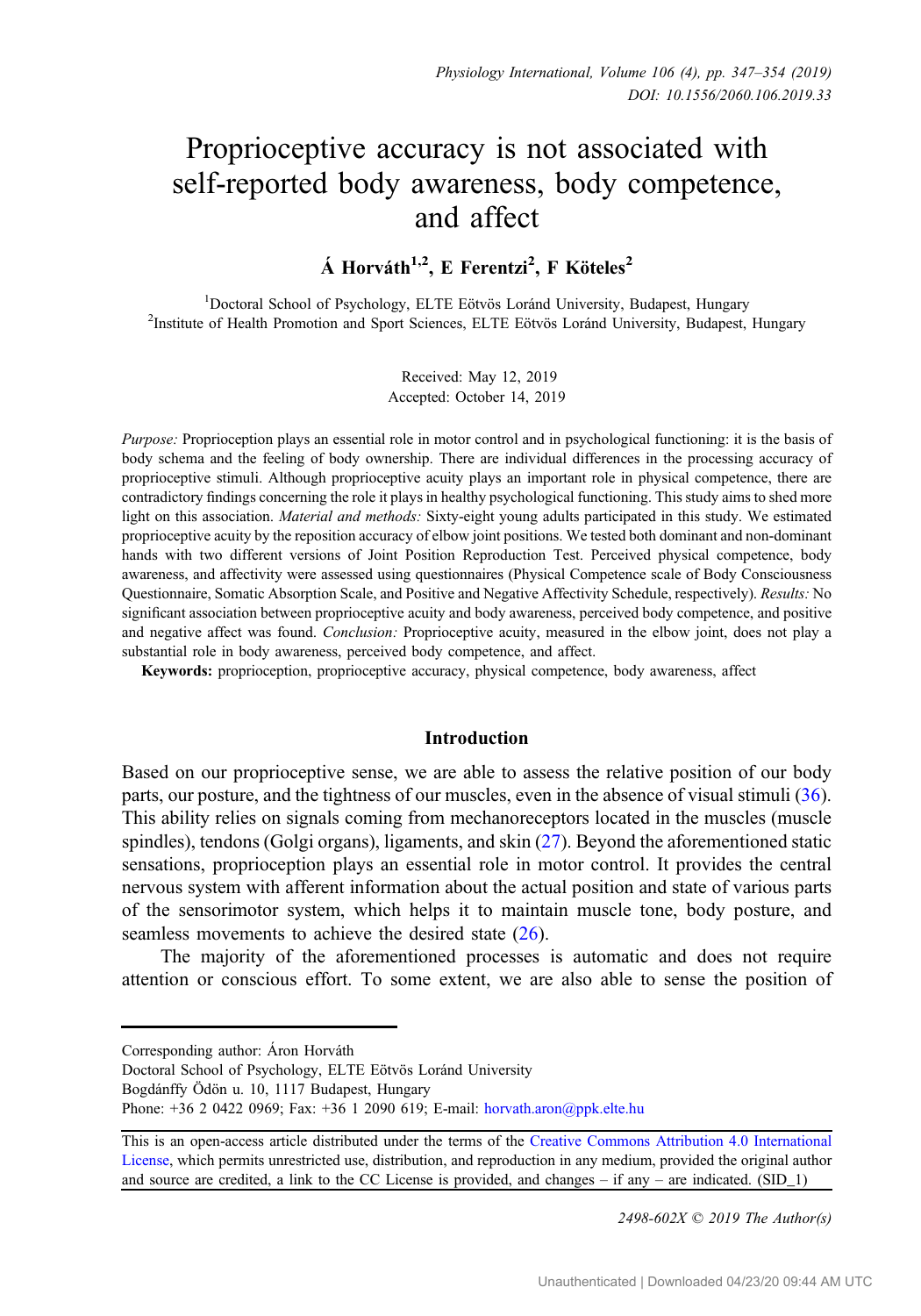joints and muscle tone consciously ([7\)](#page-6-0); however, there are considerable individual differences in the processing of proprioceptive stimuli, for example, with respect to its accuracy ([13\)](#page-6-0).

A number of methods have been developed to measure various aspects of proprioceptive acuity or accuracy. Concerning the position of the joints, one of the most widely used tests is the Joint Position Reproduction Test [\(8](#page-6-0)). In this test, the task of the participants is the reproduction of the target position of a given body segment without visual feedback. The test starts with placing the reference body part from starting position into the target position. Later, in ipsilateral condition, the body part is moved back into the starting position, and the participant is asked to reproduce the target position with the same limb. In contralateral condition, however, the reference limb stays in the target position, and the reproduction occurs with the contralateral limb ([8\)](#page-6-0).

Proprioceptive acuity plays an important role in various aspects of physical competence. For example, it is associated with higher level of sport performance [\(11,](#page-6-0) [14](#page-6-0)), and reversely associated with the number of sport injuries [\(4,](#page-6-0) [12](#page-6-0), [24,](#page-7-0) [25](#page-7-0)). Beyond motor control, proprioception also impacts psychological functioning. One of the first steps in the development of the self is the differentiation between the body and the environment. In this progression, it is fundamental to implement and recognize self-generated movements ([16](#page-7-0)). This is possible by comparing proprioceptive afferent signals with corollary discharge, which is the predicted state of the body based on the efferent copy of motor command  $(21, 42)$  $(21, 42)$  $(21, 42)$ . Proprioception yields the basis of body schema, which is a complex representation of the body that operates mainly on a not conscious level, and gives rise to motor control and cognition ([7](#page-6-0)). Proprioceptive information may also play a role in the formation of emotions. For example, muscle tone increases in stressful situations ([20](#page-7-0)), and the systematic relaxation of the muscles can in turn reduce anxiety [\(29\)](#page-7-0).

A number of studies demonstrate the positive association between proprioceptive processing and healthy psychological functioning. Worse than average acuity is associated with schizophrenia [\(5](#page-6-0), [33](#page-7-0), [34\)](#page-7-0) and fibromyalgia ([2\)](#page-6-0). Higher acuity is not always associated with positive conditions, however; for example, somatoform patients are more precise than healthy controls when they have to judge their muscle tone ([35](#page-7-0)). There are also studies that report no association between proprioceptive processing and the severity of subclinical or clinical mental illnesses ([1,](#page-6-0) [19,](#page-7-0) [28](#page-7-0), [31](#page-7-0), [32,](#page-7-0) [38](#page-7-0)).

Theoretically, consciously accessible proprioceptive abilities, for example, physical performance or the perception of the position of the body and its parts might interact with and contribute to the self-concept in multiple ways. First, those with higher levels of dispositional body-focused attention (also known as body awareness) might realize and correct errors between expected and actual body positions more readily, which leads to higher proprioceptive accuracy over time. Second, proprioceptive accuracy contributes to better physical performance and perceived body competence. Finally, the latter positively affects self-esteem [\(37](#page-7-0)), which is associated with higher levels of positive affect and lower levels of negative affect [\(40](#page-7-0), [41](#page-7-0)).

This study aims to assess the assumed associations between proprioceptive accuracy and high-level psychological constructs. It was expected that proprioceptive accuracy is positively associated with body awareness  $(H)$ , perceived body competence  $(H2)$ , and positive affect  $(H3)$ , and reversely associated with negative affect  $(H4)$ .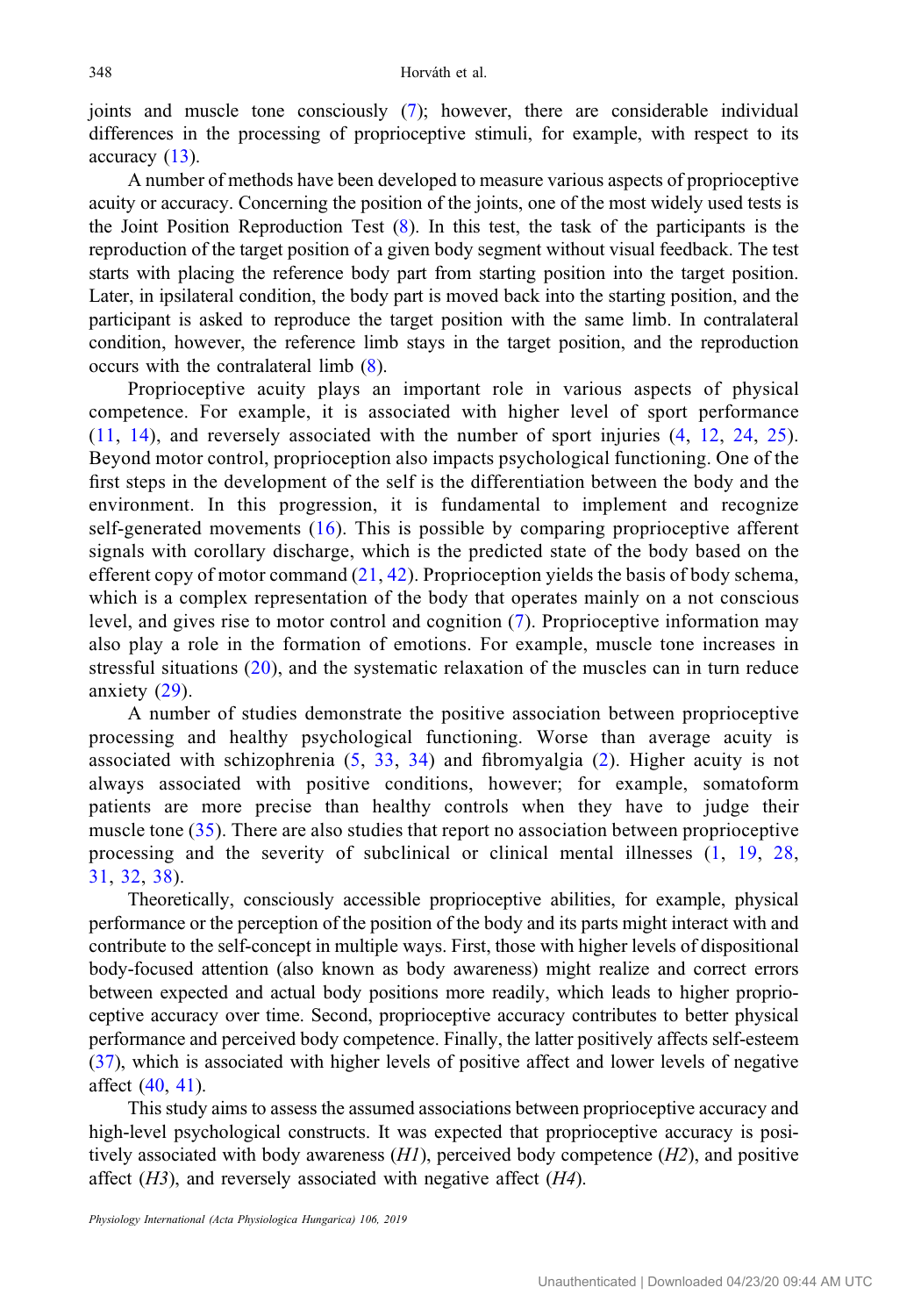## Materials and Methods

# **Participants**

A priori power analysis for a medium-level association ( $r = 0.3$ , one-tailed,  $\alpha = 0.05$ , and  $1-\beta = 0.80$ ) indicated  $n = 67$  as minimum necessary sample size (G\*Power v3.1.9.2) [\(6](#page-6-0)). Participants of the study were undergraduate university students ( $n = 68$ , age: 21.1  $\pm$  1.49 years, 52.9% female, 92% right-handed); they participated in the study for partial course credit. Most of them attend in regular (although not elite level) sport activity; they spent  $9 \pm 5.014$  h a week with sport training in average. The study was approved by the Research Ethics Committee of the university; all participants signed informed consent forms before participation.

# **Ouestionnaires**

To assess body awareness, participants filled out the Somatic Absorption Scale (SAS) [\(18](#page-7-0)). The questionnaire was developed to measure non-pathological tendency to monitor body processes. It contains 19 items, for example, "When I watch TV or a movie, I am very aware of my bodily reactions." Two out of 19 items are reversed. Participants have to rate statements on a 5-point Likert scale. Higher final scores on the scale indicate higher levels of bodily awareness. In this study, Cronbach's α value was 0.794, showing adequate internal consistency.

Body competence was measured by the Physical Competence subscale of the Body Consciousness Questionnaire (BCQ-PC) ([22](#page-7-0)). This scale consists of four questions concerning various aspects of perceived physical competence, for example: "I'm better coordinated than most people." Higher values mean higher levels of perceived competence. Internal reliability, measured by Cronbach's α, was sufficient, with a value of 0.779.

Positive and Negative Affectivity Schedule (PANAS) ([9](#page-6-0)) was used to measure affect. This questionnaire was developed to measure the current (state) or general (trait) emotional state of a person. We used trait instruction in this study. The questionnaire consists of 10 items to measure positive affect, e.g., enthusiasm, and 10 items to measure negative affect, e.g., nervousness. Participants have to rate how often they feel the given emotional state on a 5-point Likert scale. Higher total scores refer to higher levels of positive and negative affect, respectively. Cronbach's  $\alpha$  of the positive scale was 0.876 and the negative scale was 0.920 in this study, both indicating a high level of internal consistency.

## Proprioceptive measurements

We used the Joint Position Reproduction Test ([8\)](#page-6-0) to measure proprioceptive acuity. We measured the position of the elbow joint, and tested both dominant and non-dominant hands of the participants with the two above-described versions (i.e., ipsilateral and contralateral conditions) of the test. Overall, four tests (each with five trials) were performed: ipsilateral dominant (ID), ipsilateral subdominant (IS), contralateral dominant (CD), and contralateral subdominant (CS). In each case, participants were in a seated position with the elbow placed on a rotatable board at shoulder height, with eyes closed and covered. Before each trial, the arm of the participant was fully stretched (starting position), then it was moved to the target position. In ipsilateral condition, the arm was moved back to the starting position, and the participant's task was to reproduce the target

Physiology International (Acta Physiologica Hungarica) 106, 2019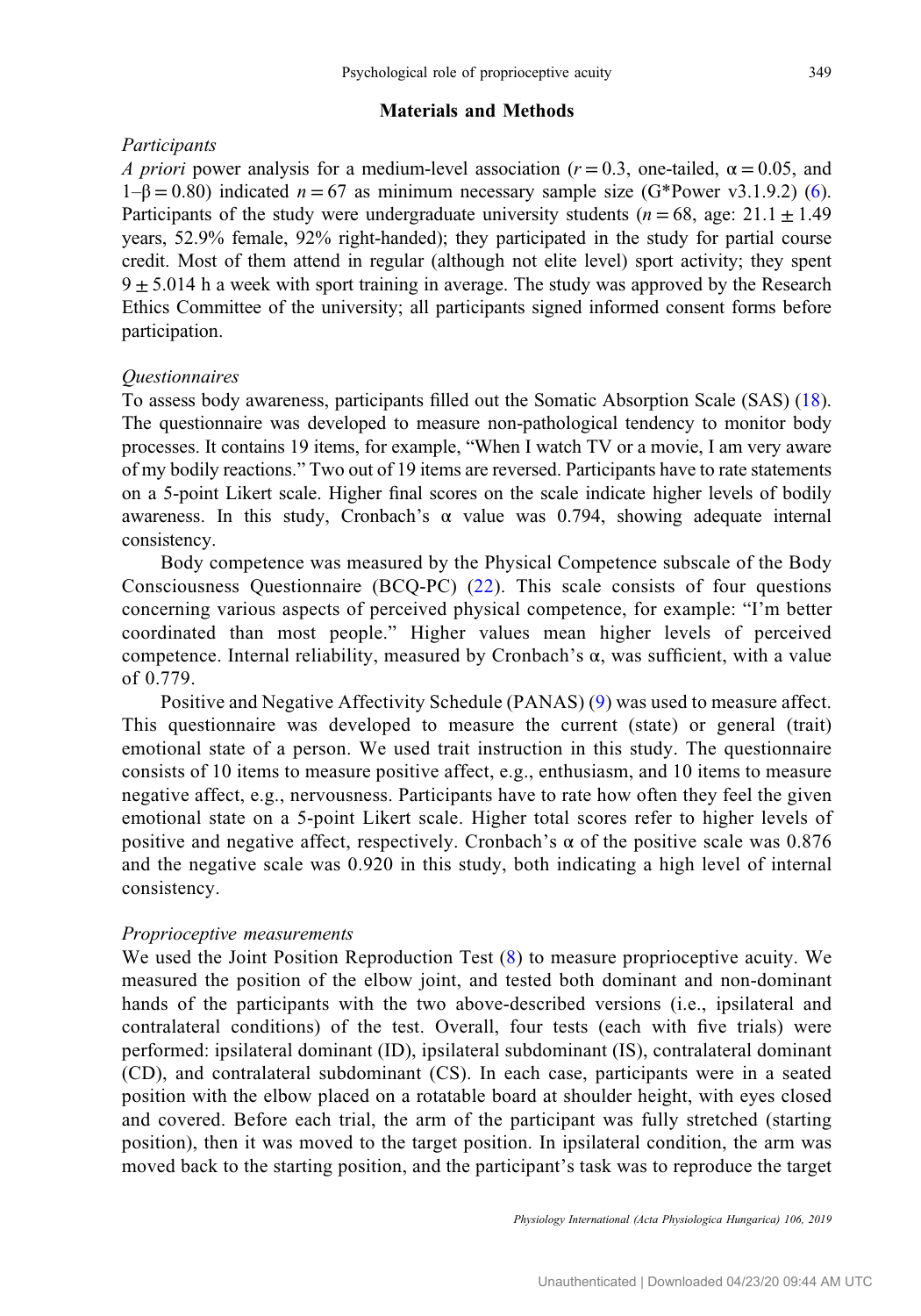position by actively moving the same arm. In contralateral condition, the reference arm stayed in the target position, and the reproduction happened with the contralateral arm. We used 5 target positions: 150°, 120°, 90°, 60°, and 30°. The positions were presented in a random order. We could measure the position of the elbow joint with a precision of  $\pm 1^{\circ}$ . Proprioceptive accuracy in each test was calculated as the absolute value of the average difference between the degree of the target and reproduced position; higher scores refer to lower levels of accuracy. Internal consistency was in the acceptable domain (i.e., Cronbach's  $\alpha$  above 0.65) for two tests out of four (ID: 0.557, IS: 0.677, CD: 0.659, CS: 0.603).

# Procedure

Participants filled out the Hungarian versions of the questionnaires online at home, on the day before the proprioception measurements the latest. The order of the questionnaires was the same for every person, i.e., PANAS, SAS, and BCQ-PC. The assessment of proprioceptive acuity was conducted in the laboratory of the university. Participants were asked to wear comfortable clothes, not to conduct hard physical exercise, and avoid the use of any psychoactive drugs, including caffeine and alcohol 12 h before the experiment. We randomized the order of the four proprioceptive measurements to avoid the effect of learning or fatigue. Participants were seated in a chair with adjustable height. We could also adjust the length of the rotatable board to achieve a standard position for the Joint Position Reproduction Test: upper arms were parallel with the ground and with the line of the upper body. During the task, only the elbow joint moved.

# Statistical analyses

Statistical analysis was conducted using the JASP v0.9.0.1 software ([15\)](#page-7-0). As the Shapiro–Wilk test indicated significant deviation from normality for several variables, hypotheses were tested using the Spearman's correlation. As direction of associations was inherent part of our hypotheses, one-tailed significance tests were used. To avoid inflation of type 1 error due to a high number of independent analyses, the accepted level of significance was set to  $0.05/16 = 0.003$  (Bonferroni correction). Beyond the widely used frequentist method, we also used the Bayesian approach to evaluate our hypotheses. In Bayesian statistics, the probability of an alternative hypothesis compared to the null hypothesis is calculated; thus, the major caveats of the frequentist statistics (e.g., issues with types I and II error) can be avoided. If the so-called Bayes factor  $(BF_{10})$  is smaller than 1, the null hypothesis is more probable than the alternative hypothesis  $(17)$ .

# Results and Discussion

# Results

Descriptive statistics of the assessed variables are presented in Table [I](#page-4-0).

Frequentist correlation analyses revealed no significant correlation between proprioceptive error and any of the assessed psychological constructs (for details, see Table [II](#page-4-0)).

Bayesian analysis supported this conclusion, as all  $BF_{10}$  values are below 1 (Tables [II](#page-4-0) and [III\)](#page-5-0).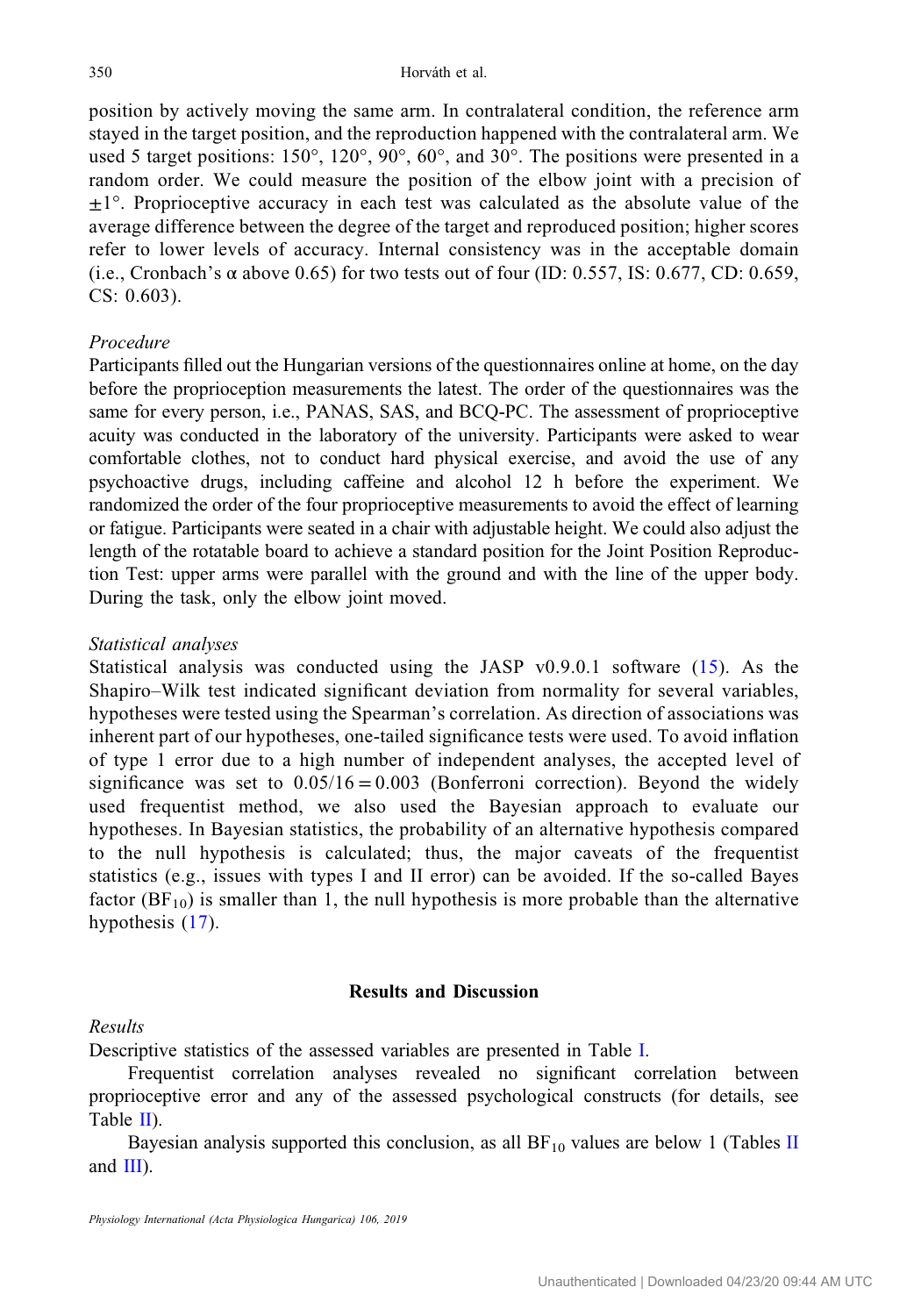<span id="page-4-0"></span>

| Variable                                            | Mean $\pm$ SD     | <b>Minimum</b> | <b>Maximum</b> |
|-----------------------------------------------------|-------------------|----------------|----------------|
| Proprioceptive error (ipsilateral<br>dominant)      | $6.40 + 3.794$    | 0.00           | 19.00          |
| Proprioceptive error (ipsilateral<br>subdominant)   | $5.13 \pm 4.359$  | 0.00           | 20.00          |
| Proprioceptive error (contralateral<br>dominant)    | $5.71 + 3.758$    | 0.00           | 17.00          |
| Proprioceptive error (contralateral<br>subdominant) | $5.34 + 3.454$    | 0.00           | 12.00          |
| Body awareness (SAS)                                | $61.62 \pm 8.513$ | 45.00          | 86.00          |
| Body competence (BCQ-PC)                            | $14.51 \pm 3.005$ | 9.00           | 20.00          |
| Positive affect (PANAS-P)                           | $37.09 \pm 6.093$ | 18.00          | 50.00          |
| Negative affect (PANAS-N)                           | $18.82 \pm 7.461$ | 10.00          | 38.00          |

Table I. Descriptive statistics of the assessed variables

For proprioceptive error, higher values refer to lower levels of acuity. SAS: Somatic Absorption Scale; BCQ-PC: Body Consciousness Scale – Physical Competence Subscale; PANAS-P: Positive and Negative Affectivity Schedule – Positive Affectivity subscale; PANAS-N Positive and Negative Affectivity Schedule – Negative Affectivity subscale

|                               | Proprioceptive<br>error (ipsilateral<br>dominant) | Proprioceptive<br>error (ipsilateral<br>subdominant) | Proprioceptive<br>error (contralateral<br>dominant) | Proprioceptive<br>error (contralateral<br>subdominant) |
|-------------------------------|---------------------------------------------------|------------------------------------------------------|-----------------------------------------------------|--------------------------------------------------------|
| Body awareness<br>(SAS)       | $-0.069; p = 0.287$                               | 0.031; $p = 0.600$                                   | 0.002; $p = 0.506$                                  | 0.020; $p = 0.564$                                     |
| Body competence<br>$(BCO-PC)$ | 0.139; $p = 0.870$                                | 0.080; $p = 0.739$                                   | 0.055; $p = 0.673$                                  | $-0.051; p = 0.341$                                    |
| Positive affect<br>(PANAS-P)  | 0.026; $p = 0.582$                                | $-0.072$ ; $p = 0.282$                               | 0.027; $p = 0.587$                                  | 0.000; $p = 0.500$                                     |
| Negative affect<br>(PANAS-N)  | $-0.019$ ; $p = 0.561$                            | 0.268; $p = 0.014$                                   | 0.075; $p = 0.271$                                  | $-0.097; p = 0.784$                                    |

Table II. Correlations (Spearman's  $\rho$  coefficients) between variables: frequentist approach

One-tailed significance, Bonferroni-corrected level of significance is 0.003. SAS: Somatic Absorption Scale; BCQ-PC: Body Consciousness Scale – Physical Competence subscale; PANAS-P: Positive and Negative Affectivity Schedule – Positive Affectivity subscale; PANAS-N Positive and Negative Affectivity Schedule – Negative Affectivity subscale

# Discussion

Contrary our hypotheses, no association was found between indicators of proprioceptive acuity with respect to the elbow joint and perceived body awareness  $(H1)$ , body competence  $(H2)$ , and positive and negative affect  $(H3 \text{ and } H4$ , respectively).

We hypothesized that a higher level of dispositional body awareness leads to greater attention to proprioceptive signals, which is associated with higher proprioceptive accuracy.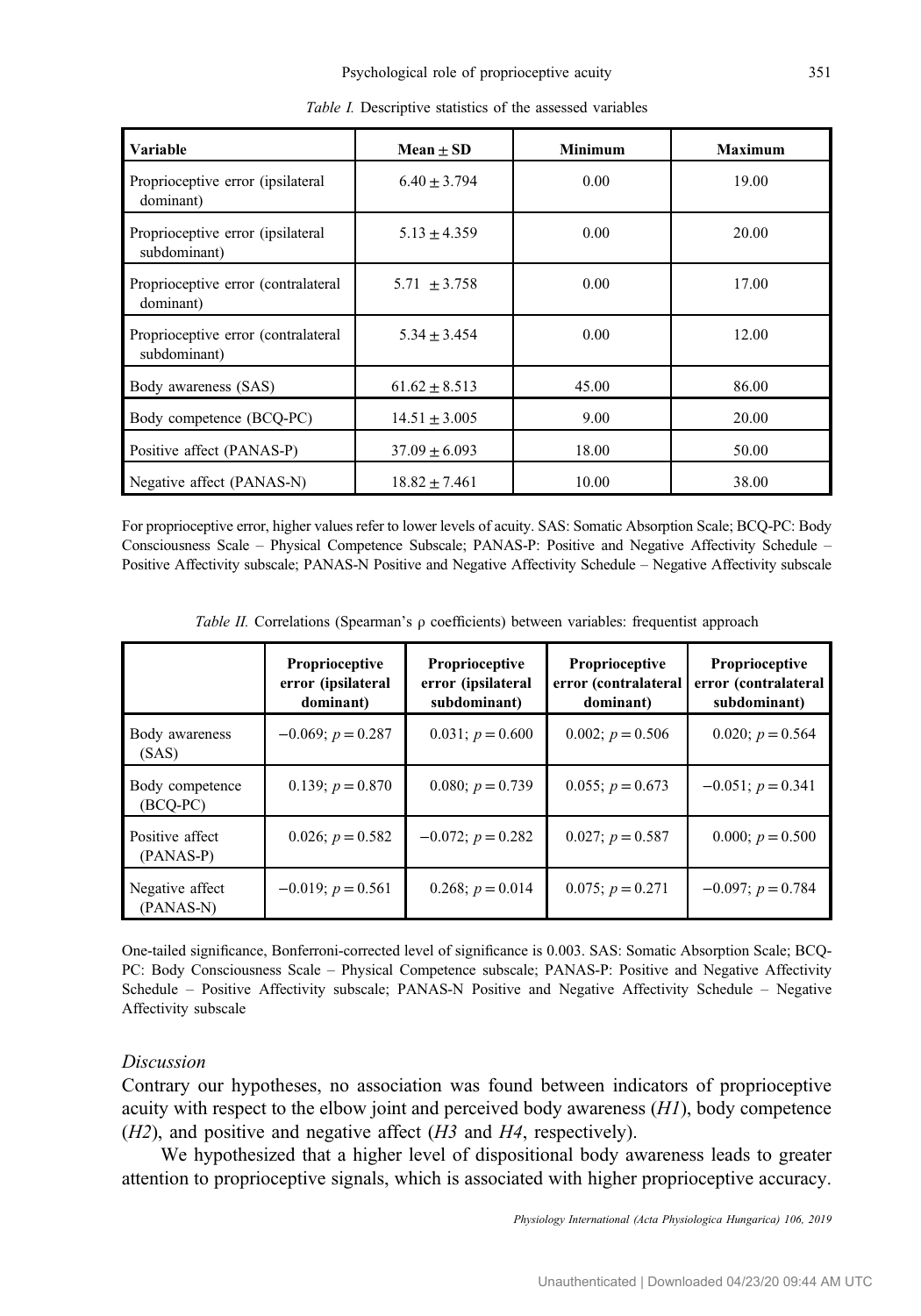<span id="page-5-0"></span>

|                               | <b>Proprioceptive</b><br>error (ipsilateral<br>dominant) | <b>Proprioceptive</b><br>error (ipsilateral<br>subdominant)            | <b>Proprioceptive</b><br>error (contralateral<br>dominant) | <b>Proprioceptive</b><br>error (contralateral<br>subdominant) |
|-------------------------------|----------------------------------------------------------|------------------------------------------------------------------------|------------------------------------------------------------|---------------------------------------------------------------|
| Body awareness<br>(SAS)       | $-0.009$ ; BF <sub>10</sub> = 0.141                      |                                                                        | 0.037; $BF_{10} = 0.230$ -0.008; $BF_{10} = 0.143$         | 0.030; $BF_{10} = 0.215$                                      |
| Body competence<br>$(BCO-PC)$ |                                                          | 0.080; BF <sub>10</sub> = 0.418 - 0.032; BF <sub>10</sub> = 0.115      | 0.068; $BF_{10} = 0.349$                                   | 0.036; $BF_{10} = 0.288$                                      |
| Positive affect<br>(PANAS-P)  | 0.031; $BF_{10} = 0.216$                                 | 0.003; $BF_{10} = 0.159$                                               | 0.004; $BF_{10} = 0.161$                                   | $-0.055$ ; BF <sub>10</sub> = 0.098                           |
| Negative affect<br>(PANAS-N)  |                                                          | $-0.023$ ; BF <sub>10</sub> = 0.197   -0.061; BF <sub>10</sub> = 0.317 | 0.069; $BF_{10} = 0.088$                                   | 0.187; $BF_{10} = 0.047$                                      |

Table III. Correlations (Kendall's τ coefficients) between variables: Bayesian approach

One-tailed significance. SAS: Somatic Absorption Scale; BCQ-PC: Body Consciousness Scale – Physical Competence subscale; PANAS-P: Positive and Negative Affectivity Schedule – Positive Affectivity subscale; PANAS-N: Positive and Negative Affectivity Schedule – Negative Affectivity subscale;  $BF_{10}$ : Bayes factor.

Our findings do not support the existence of this relationship. According to previous studies that showed positive association between physical activity and proprioceptive acuity ([8,](#page-6-0) [30\)](#page-7-0), proprioception can be improved by physical activity, but apparently not by body-related attention.

Although proprioceptive accuracy is associated with physical performance in elite athletes ([11,](#page-6-0) [14\)](#page-6-0), we found no association between proprioceptive accuracy and perceived body competence in this study. The explanation might be the difference between the samples (elite athletes vs. sport-oriented university students), or that objective and subjective body competence may not completely overlap. The results show that proprioceptive acuity does not play a role in perceived physical competence.

According to our hypothesis, more accurate processing of proprioceptive signals is associated with more effective implementation of movements, which results in higher levels of self-efficacy and self-esteem [\(37](#page-7-0)), and in higher level of positive, and lower level of negative affect. In contrary to this assumption, we found no correlation between affect and proprioceptive acuity. However, empirical evidence indicates that the condition of the locomotor system has an important role in emotional processing. According to Cacioppo et al. [\(3\)](#page-6-0), contraction of arm extensor muscles activates the avoidance system, as demonstrated by faster processing of negative words or more negative judgment of neutral stimuli, while the contraction of flexor muscles activates the approach system, which is associated with faster processing of positive words, or more positive judgment about neutral stimuli [\(3](#page-6-0), [23\)](#page-7-0). Our results show that proprioceptive acuity does not play such a relevant role in experiencing negative or positive emotions to make a trait-level difference between people in affectivity.

#### **Limitations**

In general, the proprioceptive acuity of the elbow joint does not necessarily represent a general proprioceptive ability, as proprioceptive accuracies measured in different joints do not correlate [\(10](#page-6-0), [39](#page-7-0)).

Concerning the ecological validity of our findings, it is worth noting that the Joint Position Reproduction Test requires conscious effort, whereas proprioception and motor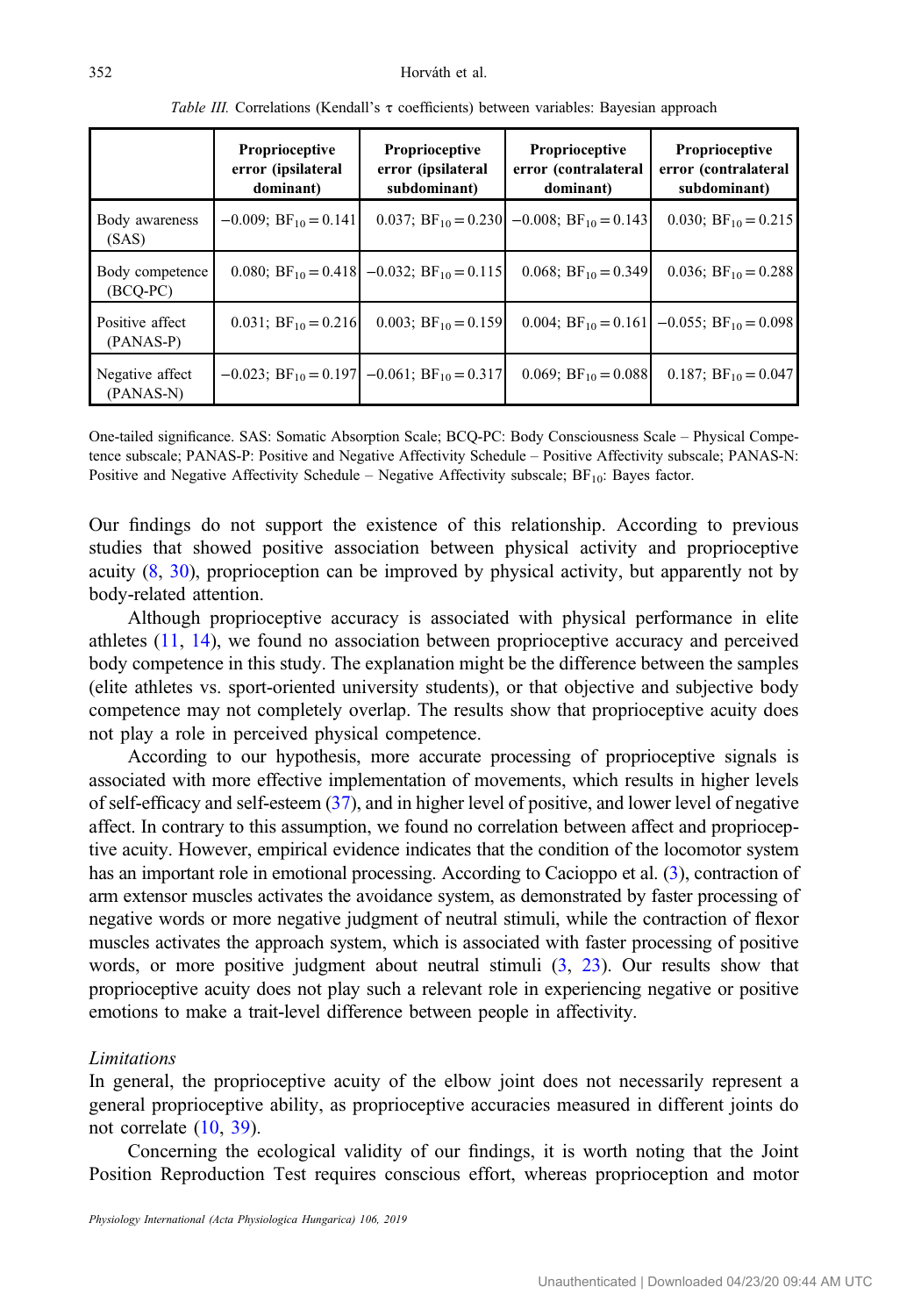<span id="page-6-0"></span>control work automatically most of the time (7). The two processes (i.e., conscious and automatic) might not completely overlap or relate. Empirical evidence also shows that bodyfocused attention has a negative impact on physical performance, presumably because of the disruption of automatic processes ([43\)](#page-7-0).

Low Cronbach's  $\alpha$ , measured in the half of the tasks, also represents a limitation of this study. It may be the result of proprioceptive acuity measured in the elbow joint being a nonunidimensional construct, as the accuracy can vary depending on the spatial position, and on the magnitude of the movement  $(8)$ .

# Conclusion

Although proprioception plays a fundamental role in motor performance and in psychological functioning, proprioceptive acuity, measured in the elbow joint, was not associated with perceived body awareness, body competence, and affectivity.

## Acknowledgements

This research was supported by the Hungarian National Scientific Research Fund (KH 130319).

#### REFERENCES

- 1. Akyol Y, Ulus Y, Tander B, Bilgici A, Kuru O: Fibromiyaljili hastalarda kas gucu, yorgunluk, fonksiyonel kapasite ve proprioseptif keskinlik [Muscle strength, fatigue, functional capacity, and proprioceptive acuity in patients with fibromyalgia] (Online). Turk. J. Phys. Med. Rehabil. 59, 292–298 (2013)
- 2. Bardal EM, Roeleveld K, Ihlen E, Mork PJ: Micro movements of the upper limb in fibromyalgia: the relation to proprioceptive accuracy and visual feedback. J. Electromyogr. Kinesiol. 26, 1–7 (2016)
- 3. Cacioppo JT, Priester JR, Berntson GG: Rudimentary determinants of attitudes: II. Arm flexion and extension have differential effects on attitudes. J. Pers. Soc. Psychol. 65, 5–17 (1993)
- 4. Cameron M, Adams R, Maher C: Motor control and strength as predictors of hamstring injury in elite players of Australian football. Phys. Ther. Sport 4, 159–166 (2003)
- 5. Chang BP, Lenzenweger MF: Somatosensory processing and schizophrenia liability: proprioception, exteroceptive sensitivity, and graphesthesia performance in the biological relatives of schizophrenia patients. J. Abnorm. Psychol. 114, 85–95 (2005)
- 6. Faul F, Erdfelder E, Lang A-G, Buchner A: G\*Power 3: a flexible statistical power analysis program for the social, behavioral, and biomedical sciences. Behav. Res. Methods 39, 175–191 (2007)
- 7. Gallagher S (2006): How the Body Shapes the Mind. Clarendon Press, Oxford, UK
- 8. Goble DJ: Proprioceptive acuity assessment via joint position matching: from basic science to general practice. Phys. Ther. 90, 1176–1184 (2010)
- 9. Gyollai Á, Simor P, Köteles F, Demetrovics Z: Psychometric properties of the Hungarian version of the original and the short form of the Positive and Negative Affect Schedule (PANAS). Neuropsychopharmacol. Hung. 13, 73–79 (2011)
- 10. Han J, Anson J, Waddington G, Adams R: Proprioceptive performance of bilateral upper and lower limb joints: side-general and site-specific effects. Exp. Brain Res. 226, 313–323 (2013)
- 11. Han J, Anson J, Waddington G, Adams R: Sport attainment and proprioception. Int. J. Sports Sci. Coach. 9, 159–170 (2014)
- 12. Han J, Anson J, Waddington G, Adams R, Liu Y: The role of ankle proprioception for balance control in relation to sports performance and injury. Biomed Res. Int. 2015, 842804 (2015)
- 13. Han J, Waddington G, Adams R, Anson J, Liu Y: Assessing proprioception: a critical review of methods. J. Sport Health Sci. 5, 80–90 (2016)
- 14. Han J, Waddington G, Anson J, Adams R: Level of competitive success achieved by elite athletes and multi-joint proprioceptive ability. J. Sci. Med. Sport 18, 77–81 (2015)

Physiology International (Acta Physiologica Hungarica) 106, 2019